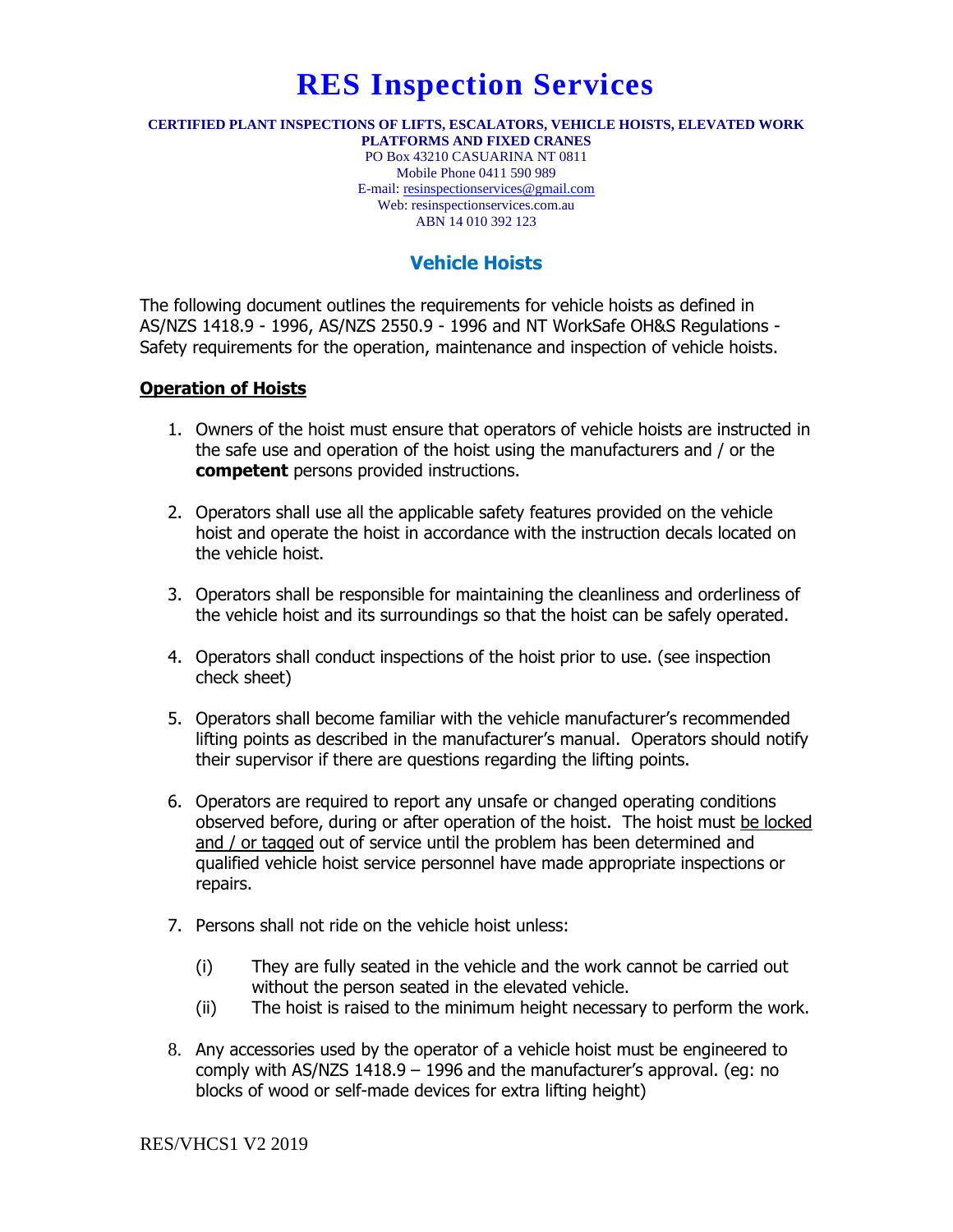9. The motion of the hoist **is not** to be used for the removal or fitting of motors, gearboxes or any other components to or from the vehicle.

Pre operational assessment - Before attempting to lift a vehicle an assessment of all relevant factors shall be made, including;

- (i) Safe working load of the hoist.
- (ii) The total mass distribution of the vehicle, taking into account additional items such as extra fuel tanks, bull bars, winches, tool boxes and the likes.
- (iii) The centre of gravity of the vehicle, including loads such as motors, gearboxes and other heavy components which are removed or added to the vehicle – this is especially important for 2 post vehicle hoists.

#### **Maintenance of hoists**

- 1. Preventative maintenance procedure owners shall establish a periodic preventative maintenance procedure in accordance with the recommendations of the vehicle hoist manufacturer, or no more than 3 months apart in accordance to AS 2550.9.
- 2. Preventative maintenance personnel qualifications vehicle hoist maintenance technicians shall meet the qualifications of a **competent** person as defined in the NT WorkSafe Regulations, and have in place an appropriate safe working procedures pertaining to the work to be carried out.
- 3. Preventative maintenance frequency preventative maintenance shall be in accordance to the recommendations of the vehicle hoist manufacturer, also due to the environment or location of the hoist - a competent person may instruct further maintenance to be applied to the hoist.

#### **Certification Inspection**

- 1. Selection of a competent person The owner of the vehicle hoist is responsible for the selection of a **competent** person to inspect their vehicle hoist. A **competent** person shall as a minimum have the following qualifications:
	- a) knowledge of personal safety practices necessary to perform routine and periodic inspections;
	- b) familiarity with industry terminology;
	- c) ability to read and understand manuals, drawings and parts lists;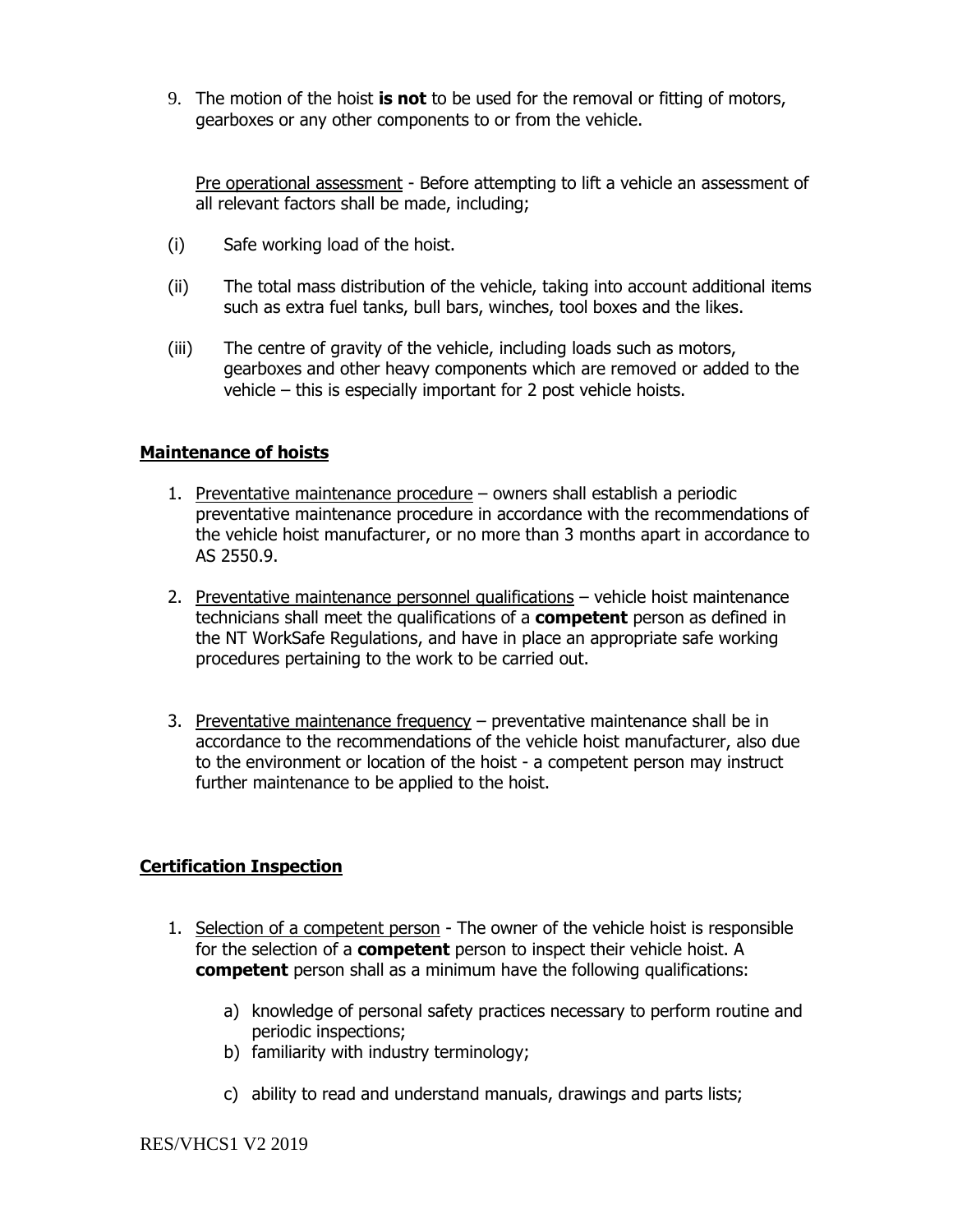- d) knowledge of purpose and function of all components, devices and accessories commonly employed on vehicle hoists;
- e) working knowledge of electrical and electronic control circuit principles as applied to the operation of pumps, motors, valves and switches;
- f) working knowledge of mechanical principles as applied to structures, machines, mechanisms and the effects of traction on ropes, chains, sheaves and screws;
- g) working knowledge of hydraulic principles as applied to the operation of valves, pumps, cylinders and piping;
- h) working knowledge of pneumatic principles as applied to the operation of valves, compressors, cylinders, pressure vessels and piping;
- i) knowledge of the many and varied types and styles of vehicle hoists, their uses, and any limitations or restricted applications.
- 2. Documentation A record of each inspection shall be provided to the owner, noting all observations and findings.
- 3. Frequency Owners shall follow the recommendations of the manufacturer, Australian Standards and Local Statutory Regulations as to frequency. As a minimum, certification inspections must be performed and documented at least **annually**.

Note - The points listed above summarise and interpret documentation from AS/NZS 1418.9 – 1996, AS/NZS 2550.9 – 1996 and NT WorkSafe OH&S Regulations relevant to the operation, maintenance and inspection of vehicle hoists, full versions of the documents should be obtained for any further clarification.

The inspection is not intended as a guarantee against failure or malfunction. Its purpose is to verify that the vehicle hoist has been maintained in a reasonable and safe manner to assist in the safe operation of the vehicle hoist and to call attention to repairs that may be needed to correct existing or potential malfunctions where such can be determined by visual and ordinary examination methods. No liability for the use, operation, management or control of the inspected vehicle hoist is assumed by the inspector or the inspector's company.

### **Repairs**

Repairs should only be conducted by **competent** service technicians.

#### **Modifications**

There shall be no modifications or reconstruction made to any vehicle hoist without the express written permission of the manufacturer and subsequently inspected by a **competent** person.